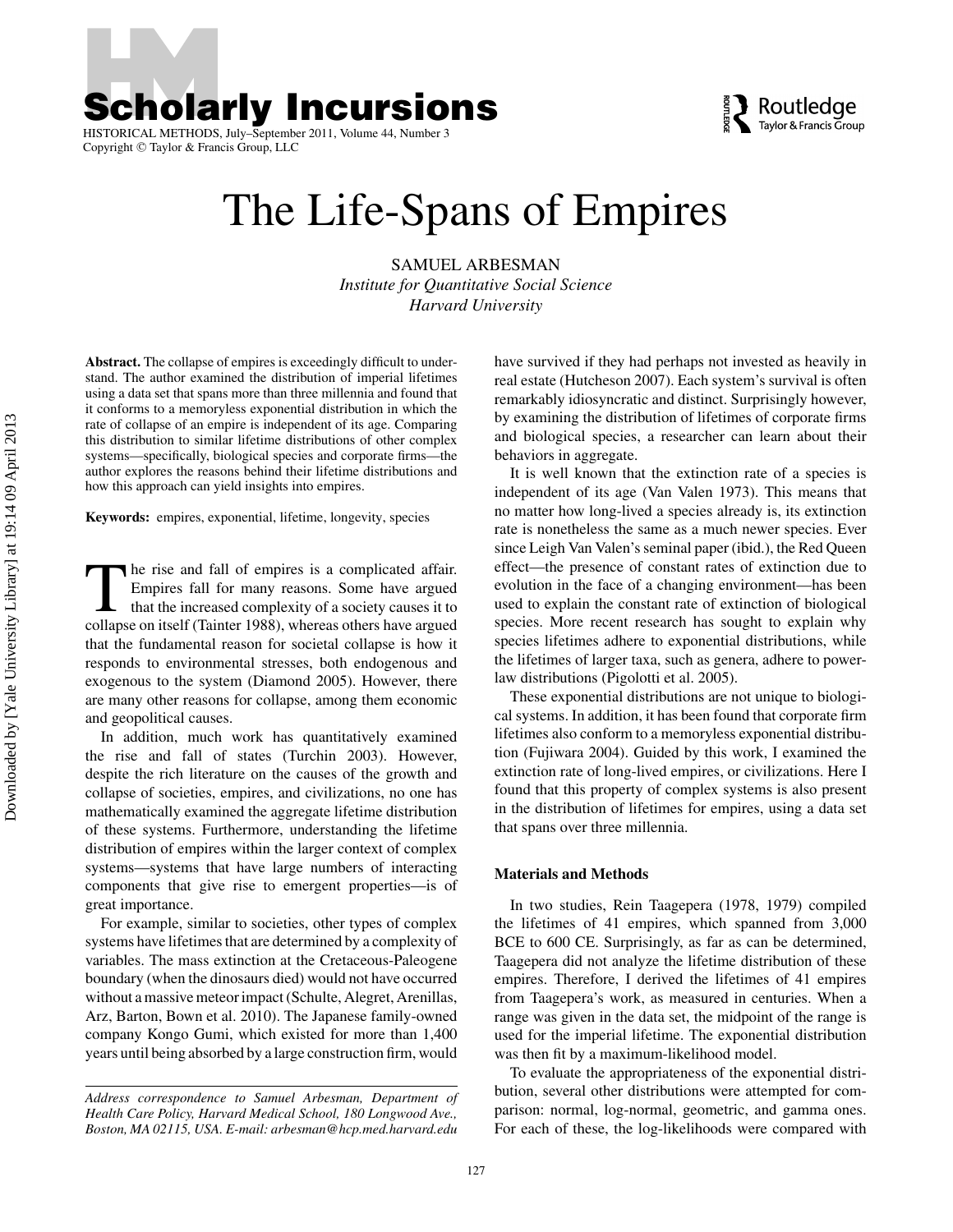$1.11$ 200 400 600 800 1000 1200  $\Omega$ Lifetime (years)

that for the exponential fit, and the only distributions that had better likelihoods were the gamma distribution (which the exponential distribution is a subset of) and the log-normal distribution, which for certain parameter values can appear similar to the exponential distribution. However, the exponential distribution uses only a single parameter value, unlike the others. Without an empirically validated mechanistic model, it therefore seems the most reasonable to use.

#### **Results**

Using the data set of lifetimes of 41 empires from 3,000 BCE to 600 CE (see Appendix), I found that imperial lifetimes can be fit to an exponential distribution,  $\lambda = e^{-\lambda t}$ , with a parameter value of  $\lambda = 0.46$  and an expected mean imperial lifetime of approximately 220 years (see figure 1).

#### **Discussion**

It is striking that all three of these complex systems species, firms, and empires—have lifetimes that can be fit to exponential distributions. While the exponential distribution is the only distribution that is memoryless, it is clear that these systems' fitnesses are not inherently timeindependent—especially the fitness of species, which undergo natural selection. The Red Queen effect has been posited to explain this distribution (Van Valen 1973) and why the lifetime appears to be memoryless, when in fact it can be due to a variety of exceedingly complex factors.

Recently, it has been argued that speciation and the Red Queen effect more generally are not due to adaptation to a changing environment (Venditti, Meade, and Pagel 2010). Rather, Chris Venditti, Andrew Meade, and Mark Pagel found that speciation is primarily caused by rare stochastic events. Their results raise the question of whether similar processes contribute to new empires and firms, as well as to the failure of existing ones, or whether more traditional competition against the environment is the cause of the same lifetime distribution found in these complex social systems as in species. It is reasonable to assume that empires are subject to a similar traditional Red Queen effect, where the exponential distribution is the result of a civilization's constant adaptation to a changing environment, which includes competition with neighboring civilizations, as well as changing circumstances, such as resource use and depletion (Diamond 2005).

Bolstering this, there is little evidence that rare stochastic events are the single cause of the fall of certain empires. For example, it has long been posited that the reasons for the fall of the Roman Empire were multifarious and complex (Gibbon 1994). Further research will be necessary to determine the nature of the Red Queen effect on the lifespans of empires and their characteristic exponential distribution.

In addition, in the realm of prediction, previous research has used the Copernican principle to determine the expected lifetime of a complex system (Gott 1993). This method uses the present age of the system to calculate confidence intervals for future longevity. However, more recent work has shown that this method is dependent on many implicit assumptions about the lifetime probability distribution (Ledford, Marriott, and Crowder 2001). In addition, as previously shown, the longevity of an empire is independent of its current age, rendering the Copernican principle inappropriate for this system.

Further work in understanding the lifetime of empires is necessary. Specifically, as there are a couple other functional forms that might be fit to our small data set, expanding the data set can be useful for determining how robust the fit actually is. Furthermore, constructing models that incorporate mechanisms for imperial growth and decay will better allow for understanding these fits. Specifically, if a mechanism can be developed that allows for the exponential distribution, the fit measured here will be on firmer ground. Several models of empires have been developed that incorporate physical location (Turchin 2009), population size and total imperial area (Taagepera 1978), and even group solidarity (Oak 2011); while these provide mechanisms, they do not yield an overall lifetime distribution of empires. However, similar work that has examined the lifetimes of Italian cabinet governments (Cioffi-Revilla 1984), Roman emperors (Khmaladze, Brownrigg, and Haywood 2007), and Chinese emperors (Khmaladze, Brownrigg, and Haywood 2010) have all yielded exponential distributions, so the findings presented here are not unreasonable, albeit at longer timescales.

In addition, examining the relevance of the Red Queen effect in social systems merits further consideration, and additional data will place the theoretical discussion here on firmer analytical ground. Nevertheless, the exponential distribution of the lifespans of empires found here indicates certain important similarities between empires and other complex systems